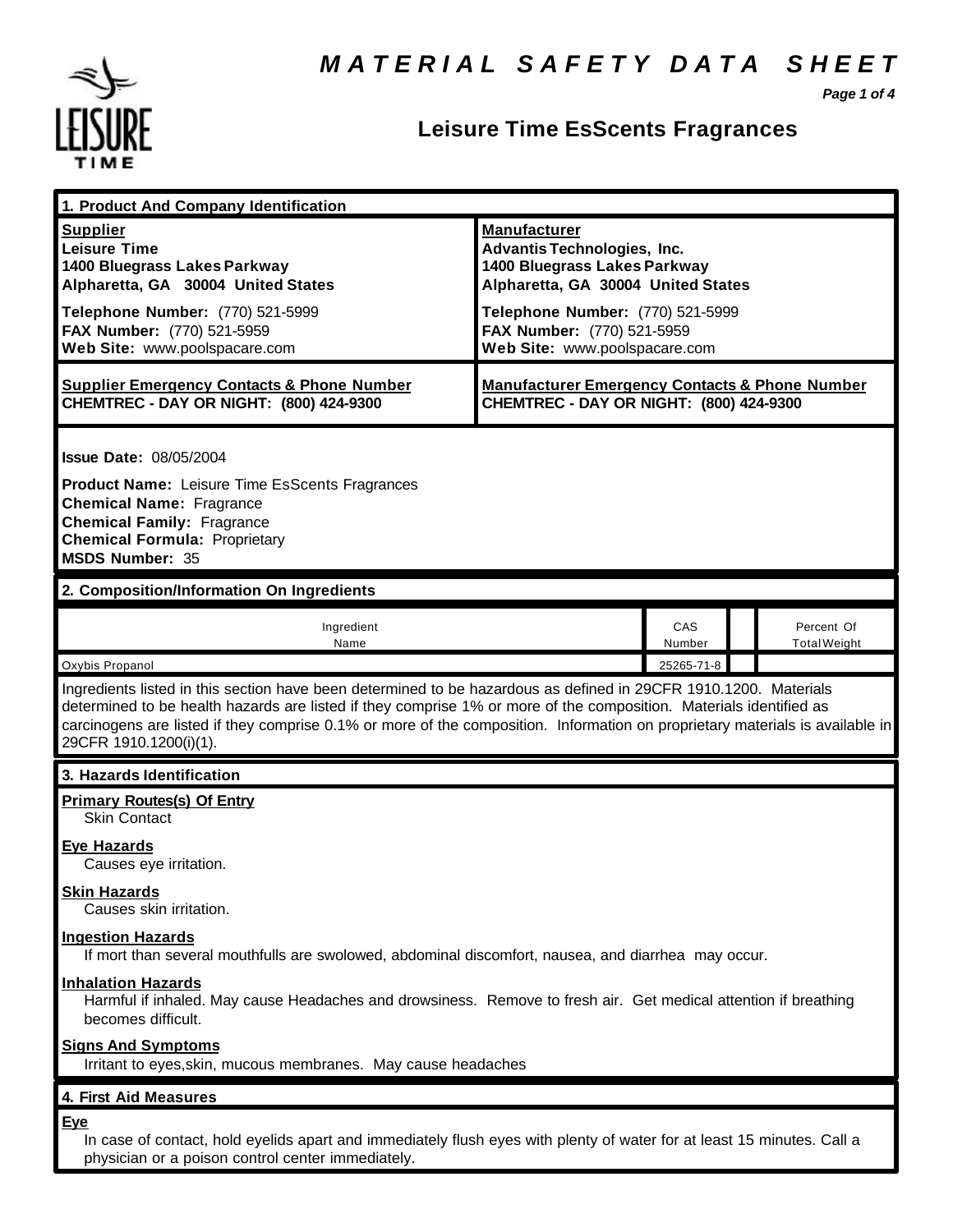## *M A T E R I A L S A F E T Y D A T A S H E E T Page 2 of 4*

## **Leisure Time EsScents Fragrances**

## **4. First Aid Measures - Continued**

#### **Skin**

Remove contaminated clothing and shoes.Rinse the affected area with tepid water for at least 15 minutes.Get medical attention immediately if irritation develops and persists.

### **Ingestion**

If more than several mouthfuls are swallowed, give two glasses of water. Get medical attention.

### **Inhalation**

If inhaled, remove to fresh air.If breathing is difficult, give oxygen.

## **Fire Fighting (Pictograms)**



## **5. Fire Fighting Measures**

**Flash Point:** >212 °F **Flash Point Method:** TAG Closed cup

## **Fire And Explosion Hazards**

Incomplete combustion may result in formation of carbon monoxide

## **Extinguishing Media**

Use CO2 (Carbon Dioxide), dry chemical, or foam.

## **6. Accidental Release Measures**

Clean up spill immediately. Contain and/or absorb spill with inert material (e.g. sand, vermiculite). Flush spill area with water. Use appropriate containers to avoid environmental contamination.

## **7. Handling And Storage**

#### **Handling And Storage Precautions**

Keep out of reach of children. Store material in a cool and dry place. Wash thoroughly after handling

## **Storage Precautions**

Keep out of reach of children.

## **Work/Hygienic Practices**

Use safe chemical handling procedures suitable for the hazards presented by this material.

## **Protective Clothing (Pictograms)**



## **8. Exposure Controls/Personal Protection**

#### **Engineering Controls**

Local exhaust acceptable. Special exhaust not required

## **Eye/Face Protection**

Safety glasses with side shields or goggles recommended.

#### **Skin Protection**

Chemical-resistant gloves.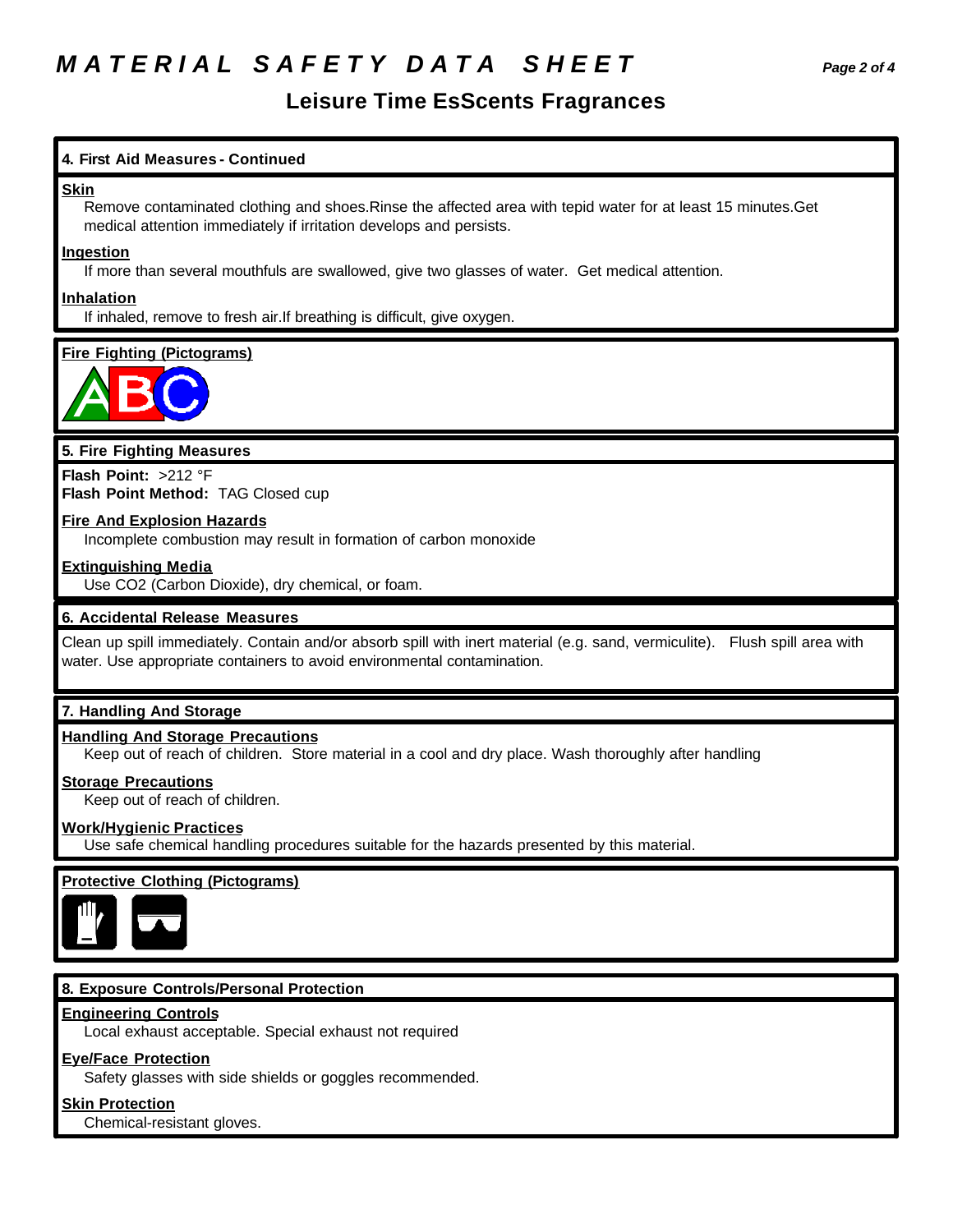# *M A T E R I A L S A F E T Y D A T A S H E E T Page 3 of 4*

## **Leisure Time EsScents Fragrances**

| 8. Exposure Controls/Personal Protection - Continued                                                                                                                                                                                                                                                                                                                                                                 |  |  |  |  |
|----------------------------------------------------------------------------------------------------------------------------------------------------------------------------------------------------------------------------------------------------------------------------------------------------------------------------------------------------------------------------------------------------------------------|--|--|--|--|
| <b>Respiratory Protection</b><br>None normally required.                                                                                                                                                                                                                                                                                                                                                             |  |  |  |  |
| 9. Physical And Chemical Properties                                                                                                                                                                                                                                                                                                                                                                                  |  |  |  |  |
| <b>Appearance</b><br><b>LIQUID</b>                                                                                                                                                                                                                                                                                                                                                                                   |  |  |  |  |
| Odor<br>Fragrant                                                                                                                                                                                                                                                                                                                                                                                                     |  |  |  |  |
| <b>Chemical Type: Mixture</b><br><b>Physical State: Liquid</b><br>Melting Point: NOT APPLICABLE °F<br>Boiling Point: >212 °F<br>Specific Gravity: 1.0-1.1<br><b>Molecular Weight: Proprietary</b><br><b>Percent Volitales: NOT DETERMINED</b><br>Vapor Pressure: <1<br>Vapor Density: ~4.6<br>pH Factor: 5-7<br>Solubility: Soluble in Water<br>Viscosity: NOT DETERMINED<br><b>Evaporation Rate: NOT DETERMINED</b> |  |  |  |  |
| 10. Stability And Reactivity                                                                                                                                                                                                                                                                                                                                                                                         |  |  |  |  |
| <b>Stability: Stable</b><br>Hazardous Polymerization: will not occur                                                                                                                                                                                                                                                                                                                                                 |  |  |  |  |
| <b>Conditions To Avoid (Stability)</b><br>Strong Oxidizers. Open flames, and ignition sources                                                                                                                                                                                                                                                                                                                        |  |  |  |  |
| <b>Incompatible Materials</b><br>Avoid contact with strong oxidizers. Avoid open flames and ignition sources                                                                                                                                                                                                                                                                                                         |  |  |  |  |
|                                                                                                                                                                                                                                                                                                                                                                                                                      |  |  |  |  |
| <b>Hazardous Decomposition Products</b><br>When heated Toxic fumes such as Oxides of Carbon may evolve.                                                                                                                                                                                                                                                                                                              |  |  |  |  |
| 11. Toxicological Information                                                                                                                                                                                                                                                                                                                                                                                        |  |  |  |  |
| No Data Available                                                                                                                                                                                                                                                                                                                                                                                                    |  |  |  |  |
| 12. Ecological Information                                                                                                                                                                                                                                                                                                                                                                                           |  |  |  |  |
| No Data Available                                                                                                                                                                                                                                                                                                                                                                                                    |  |  |  |  |
| 13. Disposal Considerations                                                                                                                                                                                                                                                                                                                                                                                          |  |  |  |  |
| Refer to applicable federal, state, and local regulations prior to disposition of container and residual contents.                                                                                                                                                                                                                                                                                                   |  |  |  |  |
| 14. Transport Information<br><b>Proper Shipping Name</b><br>NOT REGULATED                                                                                                                                                                                                                                                                                                                                            |  |  |  |  |
| <b>Hazard Class</b><br><b>NOT REGULATED</b>                                                                                                                                                                                                                                                                                                                                                                          |  |  |  |  |